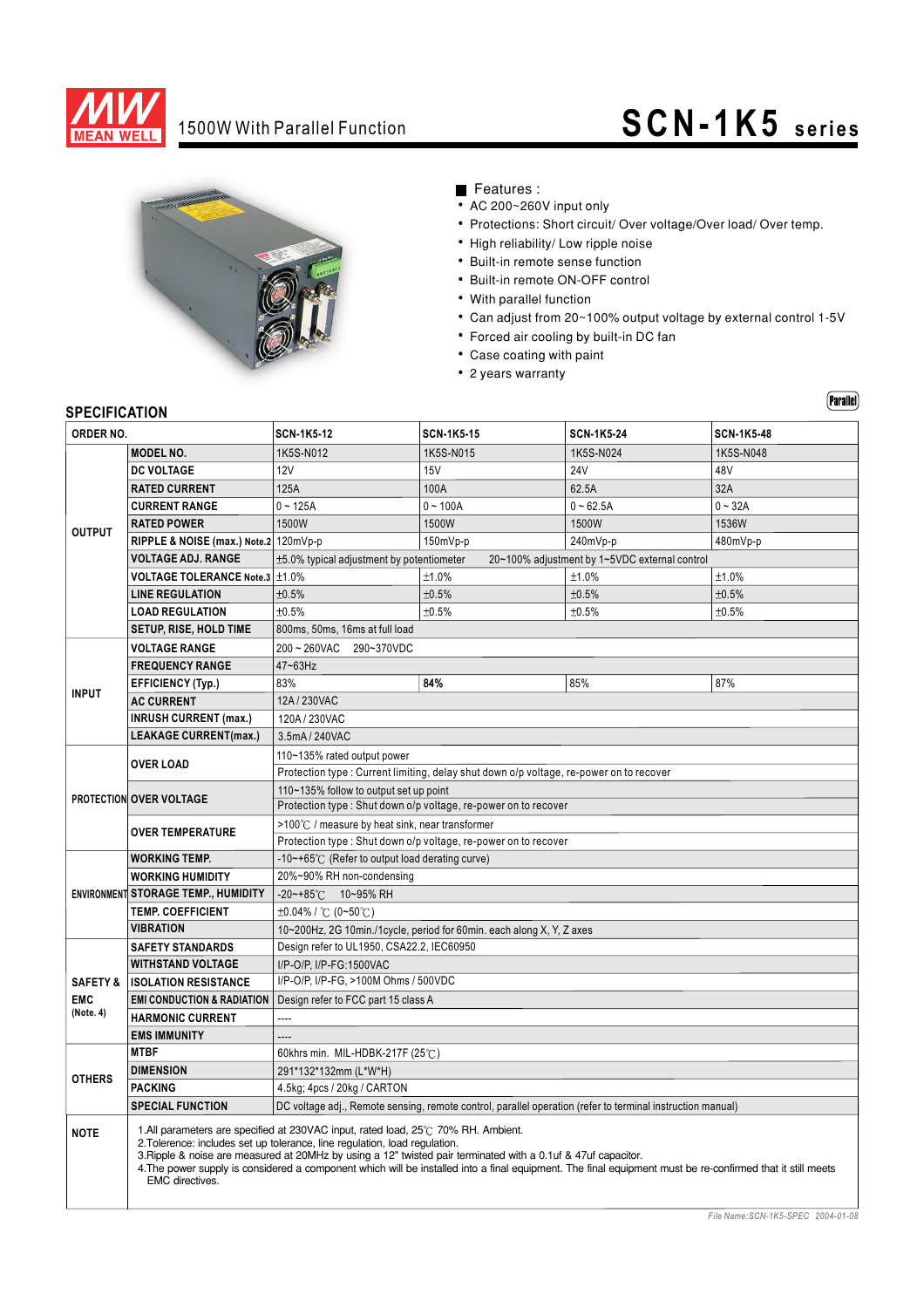

## 1500W With Parallel Function **SCN-1K5** series



*File Name:SCN-1K5-SPEC 2004-01-07*